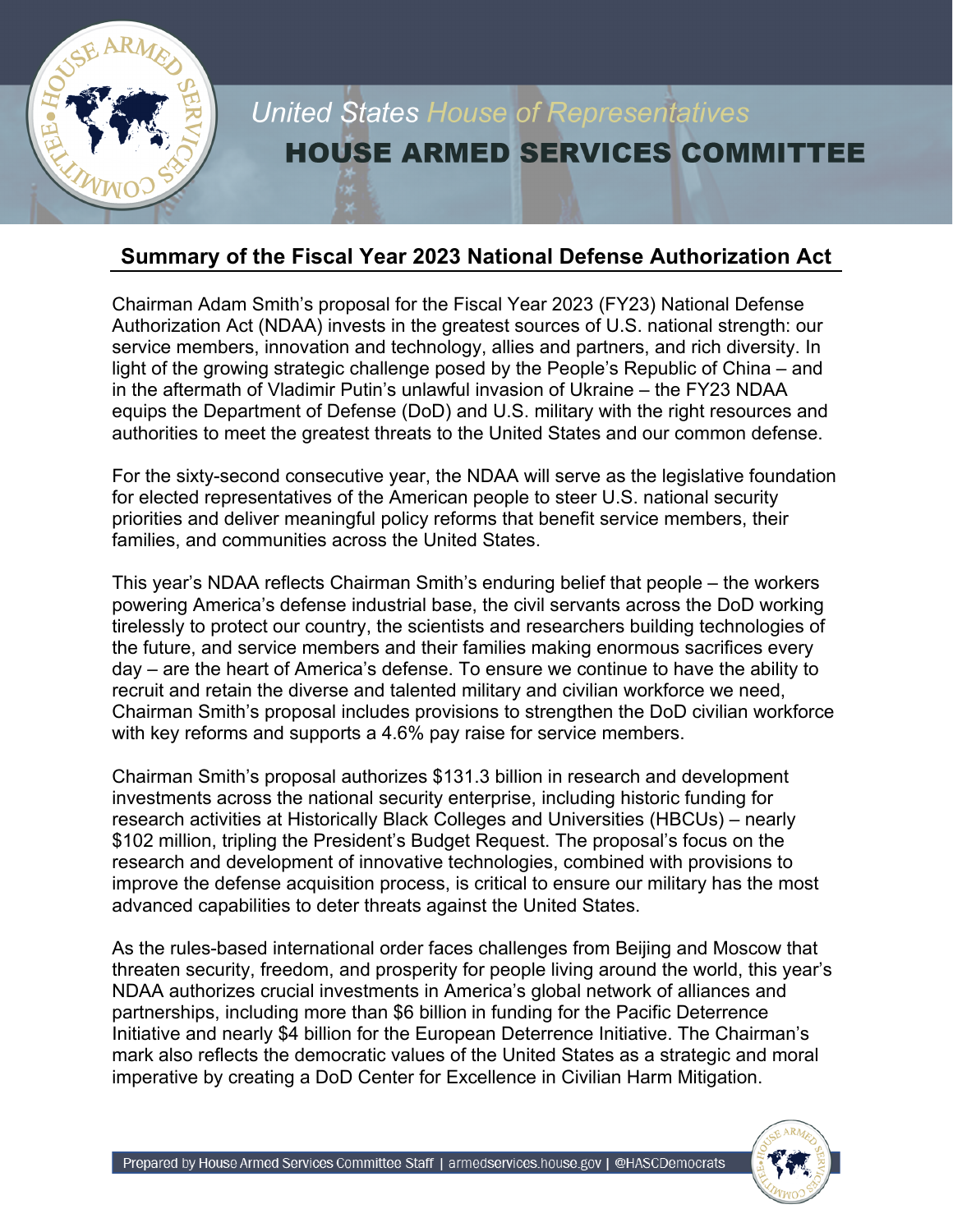

With crucial investments in the people, tools, authorities, and partnerships necessary to strengthen U.S. national security, Chairman Smith's proposal authorizes \$802.4 billion in discretionary spending for national defense across the Department of Defense and parts of the Department of Energy and other agencies. Building upon the Biden-Harris administration's efforts to invest in the American people and our diversity, restore U.S. alliances and partnerships, and strengthen our country's global competitiveness, this year's NDAA will fulfill Congress's constitutional obligation to "provide for the common defense."

| <b>Budget Item</b>                 | Amount (in billions of dollars) |
|------------------------------------|---------------------------------|
| DoD Discretionary Base             | 772.5                           |
| DoE Discretionary Base             | 29.5                            |
| Defense-Related Activities         | 0.4                             |
| <b>FY23 Discretionary Topline*</b> | $802.4*$                        |

\*Does not include \$11.0 billion in national defense authorizations outside of HASC jurisdiction and other adjustments

## **Summary of Provisions in the FY23 NDAA**

## **FULL COMMITTEE**

#### **Europe and Russia**

- Expresses the Sense of Congress in strong support of U.S. commitments to the North Atlantic Treaty Organization (NATO) alliance and European partners. Supports enhanced forward U.S. and allied posture to adapt to the new security environment created by Russia's unprovoked further invasion of Ukraine.
- Fully funds the European Deterrence Initiative (EDI) budget request and invests in additional capabilities that support deterrence in the European Command area of operations.
- Includes \$450 million for the Ukraine Security Assistance Initiative (USAI), which provides support and assistance to the Ukrainian Armed Forces, an increase of \$150 million above the budget request. Harmonizes USAI statutory authorities with changes made in the Ukraine Supplemental Appropriations Act, 2022, and the Additional Ukraine Supplemental Appropriations Act, 2022, and allows for the replenishment of stocks of comparable ally and partner equipment provided to Ukraine.

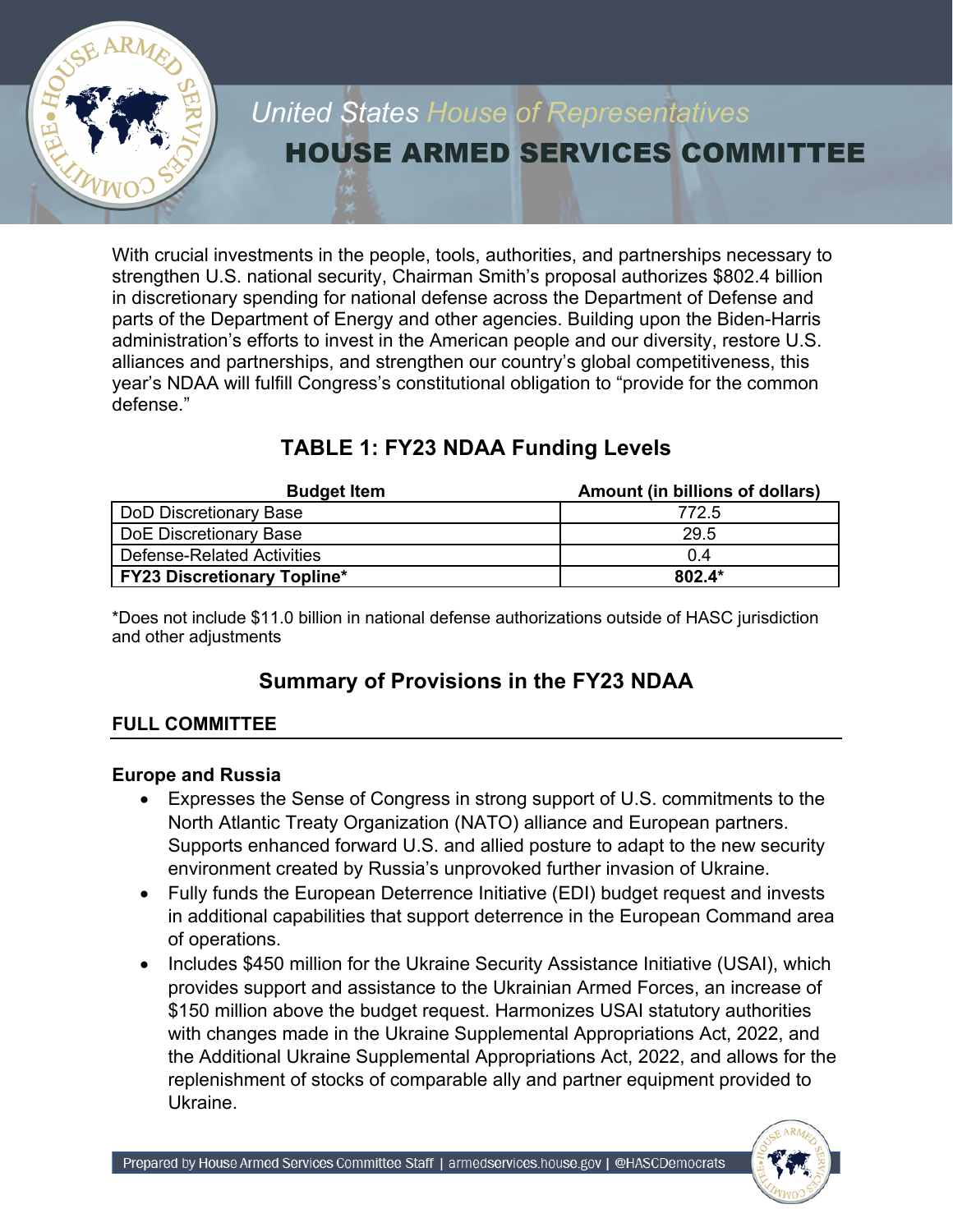

- Removes the geographic limitation for humanitarian demining assistance training and allows for personnel expenses, which will better facilitate demining assistance to Ukraine and other locations.
- Expresses the Sense of Congress that the United States strongly supports membership for Finland and Sweden in NATO.
- Provides \$180 million for the Baltic Security Initiative (BSI).
- Requires updated security strategies for non-NATO European partners following the further invasion of Ukraine.
- Requires a strategy and resourcing plan to adapt U.S. force posture to support NATO allies given the changed security environment in Eastern Europe.
- Requires all main operating bases in the U.S. European Command area of responsibility to adopt installation energy plans to increase energy resiliency and sustainability in order to reduce reliance on Russian energy and sets a Department of Defense goal of eliminating their use of Russian energy entirely.
- Requires quarterly briefings on efforts to replenish and revitalize stocks of tactical missiles provided to Ukraine by the United States, allies, and partners.
- Requires reporting on efforts by the Russian Federation to expand its presence and malign influence in Latin America and the Caribbean.
- Requires reporting on Wagner Group deployments in Africa and associated destabilization of fragile states, targeting of civilians and other crimes, and links to the Russian state.
- Requires a briefing from the Defense Logistics Agency, U.S. Transportation Command, Theater Logistics Support Center-Europe, and Defense Security Cooperation Agency on logistical support provided to Ukraine and NATO allies before and after the crisis. This includes information regarding prepositioned supplies, equipment, and weapons, any logistical or transportation challenges in EUCOM as a result of the crisis, service-level gaps in prepositioned materials, and long-term logistical and transportation plans for a sustained presence in Europe and in potentially increasingly contested environment.

## **Asia-Pacific**

- Provides more than \$6 billion for the Pacific Deterrence Initiative, while making prudent adjustments to the budget request.
- Directs an assessment of dual-use technology that the Chinese Communist Party might exploit and requires policy solutions that align with the National Defense Strategy.

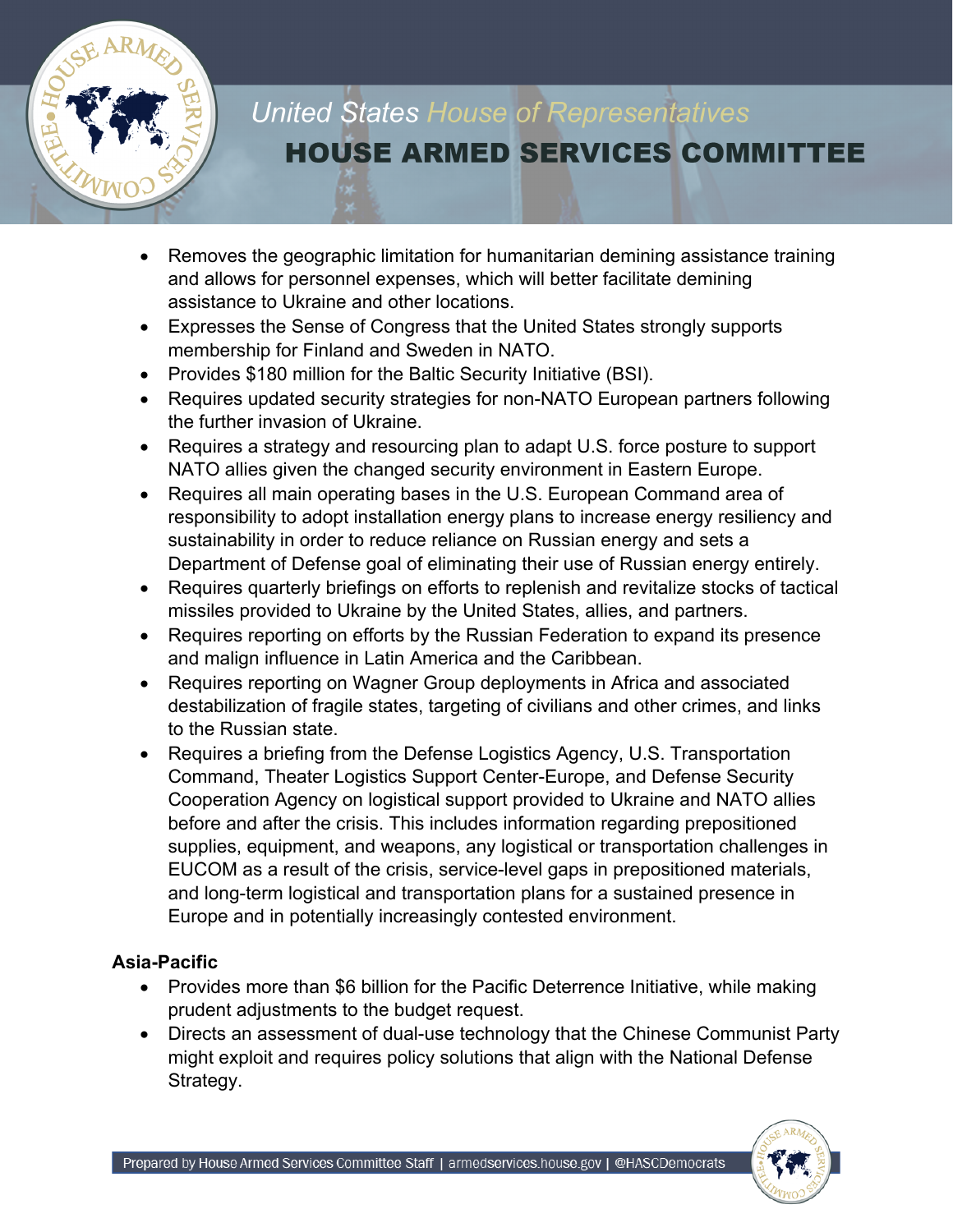

- Requires an independent study on fuel distribution logistics in the Indo-Pacific area of responsibility and quarterly reporting on the progress made in establishing permanent fuel logistics points.
- Modifies Department of Defense reporting requirements to enhance defense cooperation with allies and partners in the Indo-Pacific region.
- Expresses congressional support for the U.S. defense relationship with Taiwan.
- Requires the commander of U.S. Indo-Pacific Command to provide a report to Congress describing the support and sustainment for critical capabilities necessary to meet operational requirements in a conflict.
- Requires Department of Defense briefings to Congress on basing and overflight agreements in the Indo-Pacific region, Taiwan's air and missile defense capabilities, interoperability and coordination between the People's Republic of China and Russia, defense posture with South Korea, and the increased use of interagency wargames and table-top exercises to inform planning for the Indo-Pacific region.
- Expresses congressional support for South Korea as a critical ally of the United States.
- Expresses sense of Congress that the United States should strengthen security cooperation with India.
- Requires reporting on existing or planned construction of naval bases in Africa by the People's Republic of China or Russian Federation.

## **Afghanistan**

- Afghan Special Immigrant Visas (SIV): Extends the authorization of this program and the deadline for those who qualify to apply for SIVs, reaffirming the commitment to Afghan citizens who, at great personal risk, supported United States operations in Afghanistan.
- Requires a report on how strike and combatant engagement data archived by U.S. and NATO forces in Afghanistan can be shared, when requested, to support safe and efficient explosive remnants of war (ERW) clearance operations.

## **Counter-ISIS & Counter-Terrorism**

- Continues U.S. military support to our partners in Iraq and Syria to fight ISIS.
- Extends the authority and funding for the Office of Security Cooperation-Iraq.
- Extends the Department of Defense's authority to collaborate with Israel on the development of counter-drone technology.

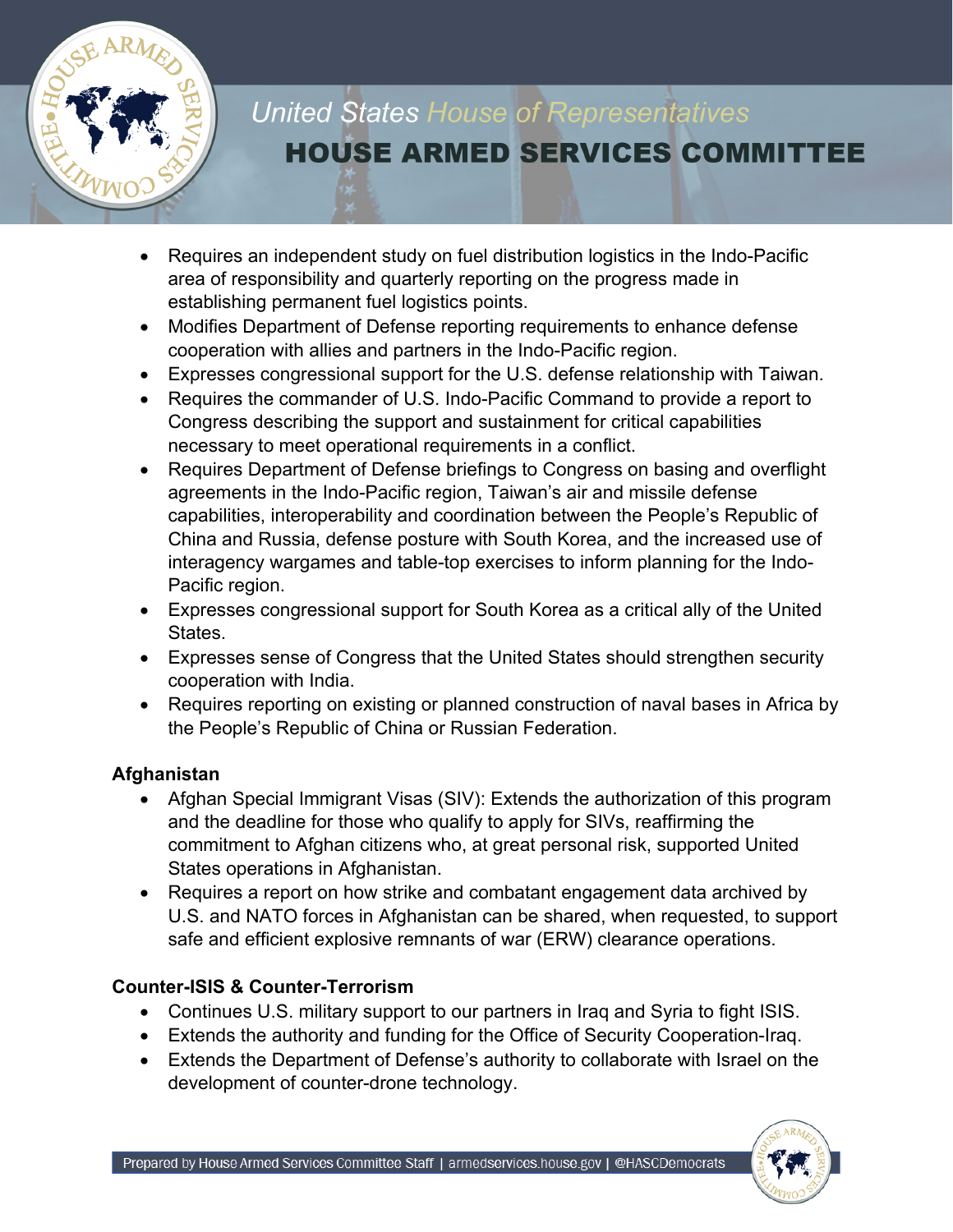

#### **Civilian Harm Mitigation**

- Establishes a Commission on Civilian Harm.
- Establishes the Department of Defense Center for Excellence in Civilian Harm Mitigation.
- Directs the Comptroller General to review Department of Defense processes related to preventing, mitigating, investigating, and responding to civilian harm in military operations.
- Makes enhancements to the requirements to the Department of Defense Annual Report on Civilian Casualties in Connection with United States Military Operations.
- Extends a global ex-gratia authority that requires the United States to make payments for damage, personal injury, or death to a civilian that is inadvertently caused by the use of force by the U.S. Armed Forces, a coalition the that includes the U.S., or a military organization supporting the U.S.

## **Acquisition, Industrial Base, and Supply Chain Security**

#### *Supply Chain Security and Industrial Base Policy*

- Directs an assessment of dual-use technology that the Chinese Communist Party might exploit and requires policy solutions that align with the National Defense Strategy.
- Focuses oversight on the Department's role in foreign investment risk mitigation and requires analysis of methods to prevent strategic competitors' capital markets from taking advantage of United States businesses in the bankruptcy process.
- Requires a report on the supply chain for the Improved Turbine Engine Program, to include identification of potential vulnerabilities in the supply chain and recommended actions to mitigate these vulnerabilities.
- Improves sustainment planning for major weapon system acquisitions by ensuring the life cycle sustainment plan includes a product support business case and an estimate of the number of personnel needed to operate and maintain the system.
- Increases defense industrial base resiliency by codifying and making permanent the Department of Defense Mentor Protégé Program, which partners large businesses with small businesses to help them navigate the defense acquisition system.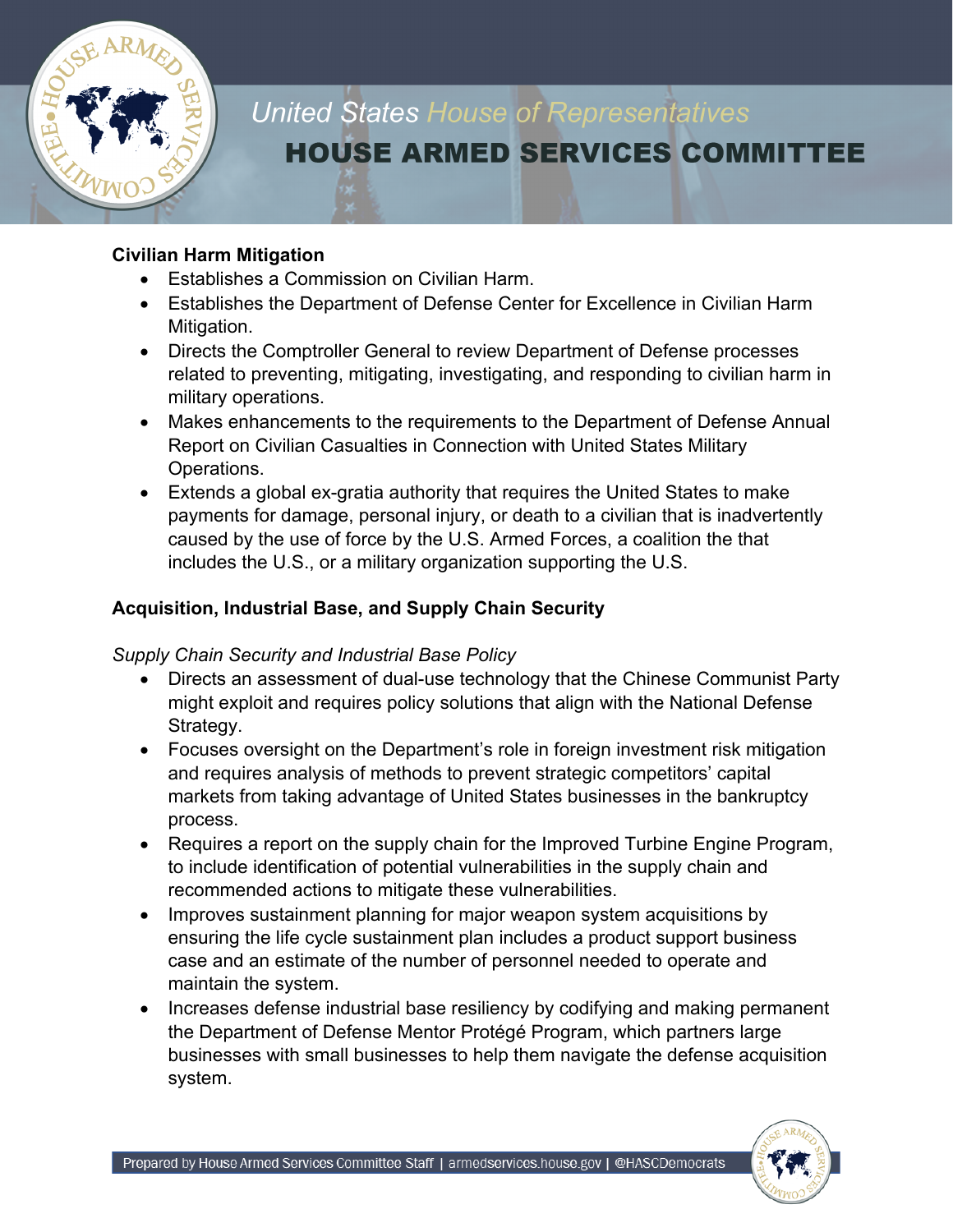

#### *Acquisition Policy*

- Extends a successful pilot program to accelerate contracting and pricing processes, originally authorized in Section 890 of the FY 2019 NDAA.
- Limits the number of low-rate initial production lots on certain fixed-price contracts to improve the accuracy of cost estimates and remove potential barriers to competition.
- Provides contracting officers a streamlined mechanism to obtain necessary data to determine a fair and reasonable price for sole source, major weapon systems when making a new commercial "of a type" determination, in the narrow circumstances when price analysis fails, in order to alleviate protracted commercial item determinations and negotiations.
- Requires a briefing on resources needed to train contracting professionals on existing labor law requirements, the process underway to update policy guidance and educate personnel, and efforts to raise awareness about existing collective bargaining and mediation policies.
- Expands protections against reprisals to whistleblowers who are employees of subcontractors, grantees, and subgrantees, and authorizes the agency head to consider disciplinary or corrective action against an agency official that has subjected a complainant to regarding the reprisal, if appropriate.

## *Acquisition Workforce*

- Enhances incentives for acquisition professionals learn more about the business models of software-first commercial, start-up, and nontraditional companies that may be able to offer solutions to the Department.
- Requires the Department to establish rotational assignments for a percentage of the acquisition workforce in the public-private talent exchange program and directs a briefing to the committee on efforts underway to modernize acquisition workforce talent development and management.
- Establishes a writing award to incentivize and recognize acquisition professionals for using independent judgment to overcome obstacles within the defense acquisition system, and for sharing lessons learned through a written product that demonstrates critical thinking and collaborative revision.

## *Software and Technology*

• Requires the Department to launch a pilot program to test the feasibility of unique approaches to negotiating software data rights to improve the speed, efficiency, and effectiveness of defense acquisitions.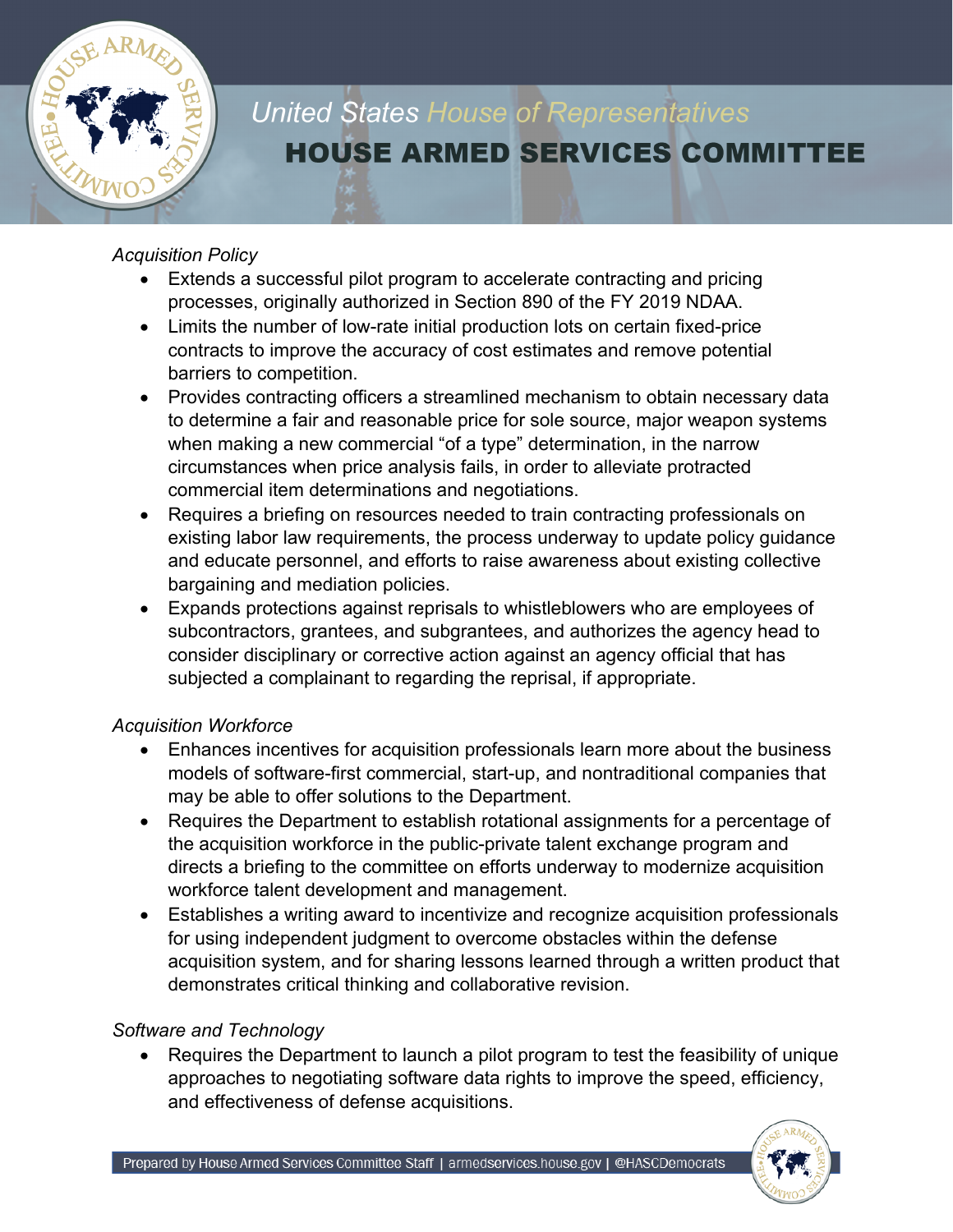

- Requires a briefing on progress underway to elevate the role of the Chief Information Officer in the procurement of defense business systems, consider technology-forward approaches, and leverage proven Federal solutions.
- Expands authority to award prizes for innovative program management practices that result in faster, more efficient delivery of technology.

#### **Munitions Replenishment and Future Procurement**

- Requires a federally funded research and development center to conduct an assessment of DoD's ability to replenish critical munition inventories that address air superiority, interdiction, air and missile defense, and hard and deeply buried target mission areas.
- Directs the Department to implement a pilot program for programs to identify subtier suppliers, including if those suppliers are responsible for the storage and handling of controlled unclassified information.
- Requires the Department to undertake a new initiative to develop and invest in technologies to reduce cost, increase reliability, enhance lethality, and diversify supply of key munitions.
- Requires an explanation of the implementation guidance developed by the Department for the munitions requirements process used by the Armed Forces and require the establishment and maintenance of a critical munitions reserve with quarterly reports to Congress on the management and funding of such reserves.

#### **Detention Facility at Guantanamo Bay, Cuba**

• Does not include the arbitrary statutory prohibitions on transfer of detainees out of the detention facility at Guantanamo Bay, Cuba, that hinder progress toward its closure.

## **CYBER, INNOVATIVE TECHNOLOGIES, AND INFORMATION SYSTEMS**

#### **Strengthens Cyber Capabilities and Oversight**

- Requires the Commander of United States Cyber Command to evaluate and report to Congress annually on the sufficiency of support to cyberspace operations by the military services.
- Directs the Secretary of the Navy and the Chief of Naval Operations to establish an independent occupational specialty for cyberspace operations, in line with all other armed forces.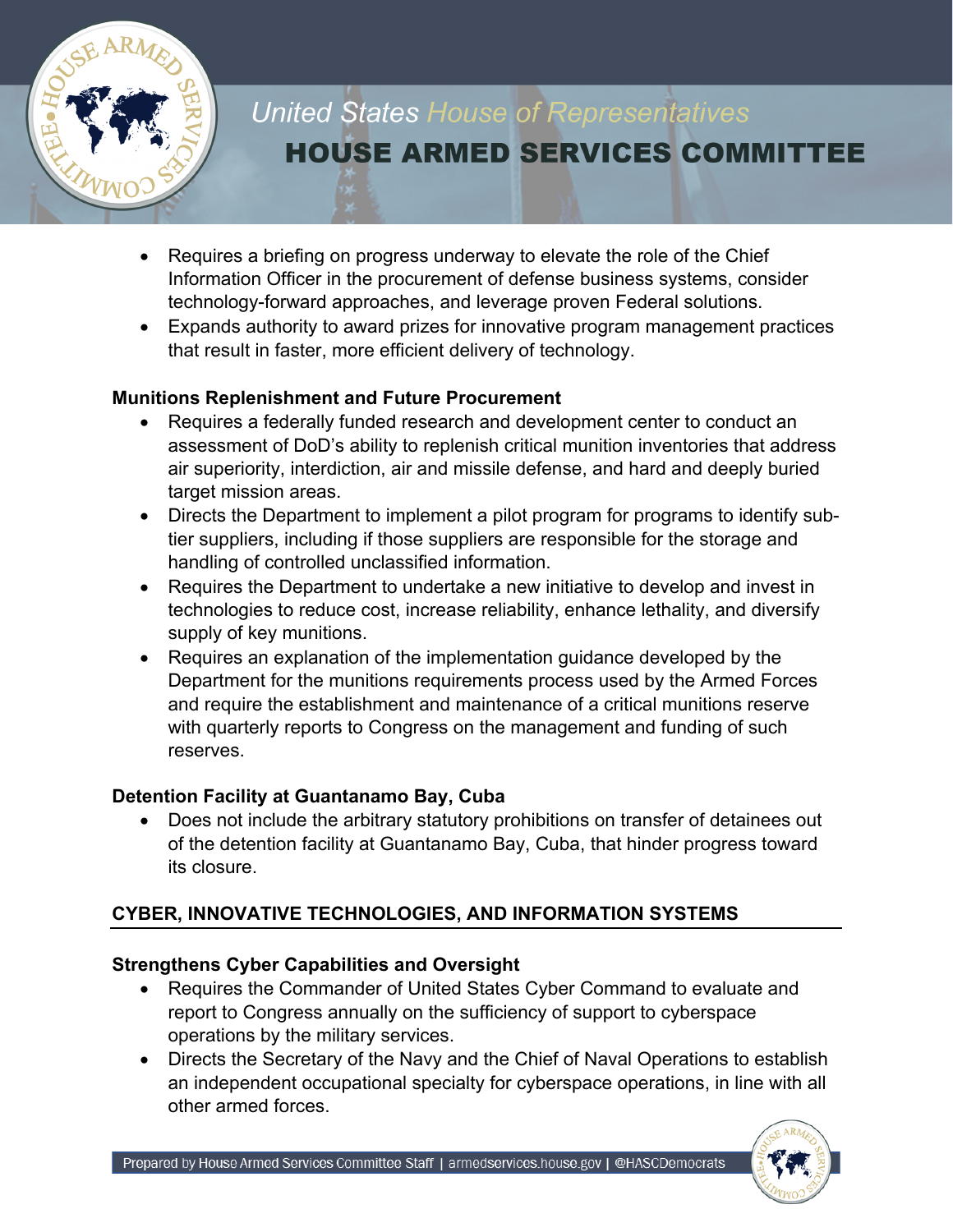

• Creates an oversight mechanism for the Principal Cyber Advisor of the Department of Defense over non-cybersecurity related budget matters across the services and the Department.

#### **Expanding and Fostering the Innovation Ecosystem**

- Following the release of the National Academies study on defense research capacity at HBCUs and other minority serving institutions, requires the Department to submit a report on actions that may be carried out to increase the participation of minority-serving institutions in the research, development, test, and evaluation activities of the Department of Defense.
- Establishes a fellowship program to provide scholarships and internships for eligible students, particularly women of color, with high potential talent in science, technology, engineering, arts, and mathematics.
- Statutorily establishes the authorities of the Chief Digital and Artificial Intelligence Officer and converts a pilot program for data repositories across the Department of Defense into a full program for the building AI models.
- Creates a joint information operations course to prepare the joint force to employ synchronized information-related capabilities.
- Tasks the Chief Digital and Artificial Intelligence Officer with fostering interoperability between systems using mission integration software to support JADC2.

#### **MILITARY PERSONNEL**

#### **Military Service Members and Families**

- Basic Allowance for Housing: Requires a report on a more transparent, fair, and flexible way to calculate the basic allowance for housing.
- Professional Military Education: Requires the establishment of a military-civilian consortium to research and make recommendations for military education.
- Military Education for Cybersecurity Matters: Requires the Secretary of Defense to establish a consortium of military and civilian education institutions to provide a forum to share information on matters of cybersecurity.

#### **Healthcare**

• Monitoring Long Term Health Impacts: Requires the Department of Defense to track the health implications of fuel leaks from the Red Hill Bulk Fuel Facility for members of the Armed Forces and their dependents.

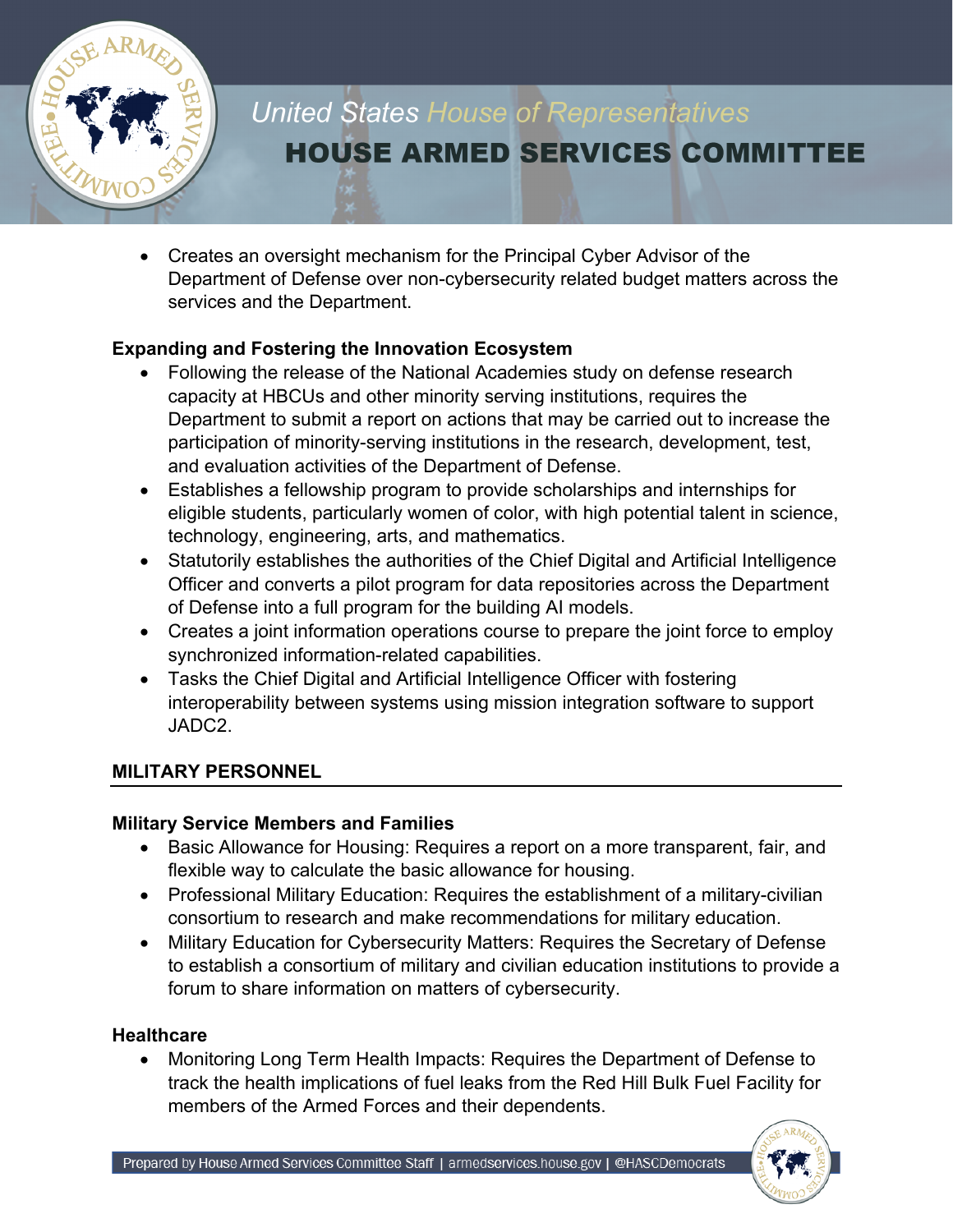

### **READINESS**

#### **Increase Oversight of Privatized Military Family Housing Projects**

• Notice for ground lease extensions: Requires the military departments to notify and brief the House Armed Services Committee before executing any lease-term extension for a privatized military family housing project.

#### **Provide Direction and Oversight to the Department of Defense in Responding to the Releases from the Red Hill Bulk Fuel Storage Site in Hawaii**

- Defueling Red Hill**:** Requires the Secretary of the Navy to defuel Red Hill Bulk Fuel Storage Facility with an independent review of how best to mitigate risk of the defueling the process.
- Sentinel/monitoring wells around Red Hill: Require the Department of Defense to report quarterly on the progress towards installing sentinel and monitoring wells to get early warning of fuel within the aquifer around Red Hill Bulk Fuel Storage Facility.
- Water needs on Oahu: Requires the Department of Defense to conduct a study of the hydrology around Red Hill and to assess how best to address military water needs on Oahu and mitigate water shortages to include water treatment plants or the placement of a new drinking water shaft.
- INDOPACOM Readiness: Requires an independent study on fuel distribution logistics in the Indo-Pacific area of responsibility and quarterly reporting on the progress made in establishing permanent fuel logistics points.

#### **Builds on Efforts to Promote Innovation and Improve Logistics Efficiency**

• Logistical Support Provided to Ukraine and EUCOM: Requires a briefing from the Defense Logistics Agency, U.S. Transportation Command, Theater Logistics Support Center-Europe, and Defense Security Cooperation Agency on logistical support provided to Ukraine and NATO allies before and after the crisis. This includes information regarding prepositioned supplies, equipment, and weapons, any logistical or transportation challenges in EUCOM as a result of the crisis, service-level gaps in prepositioned materials, and long-term logistical and transportation plans for a sustained presence in Europe and in potentially increasingly contested environment.

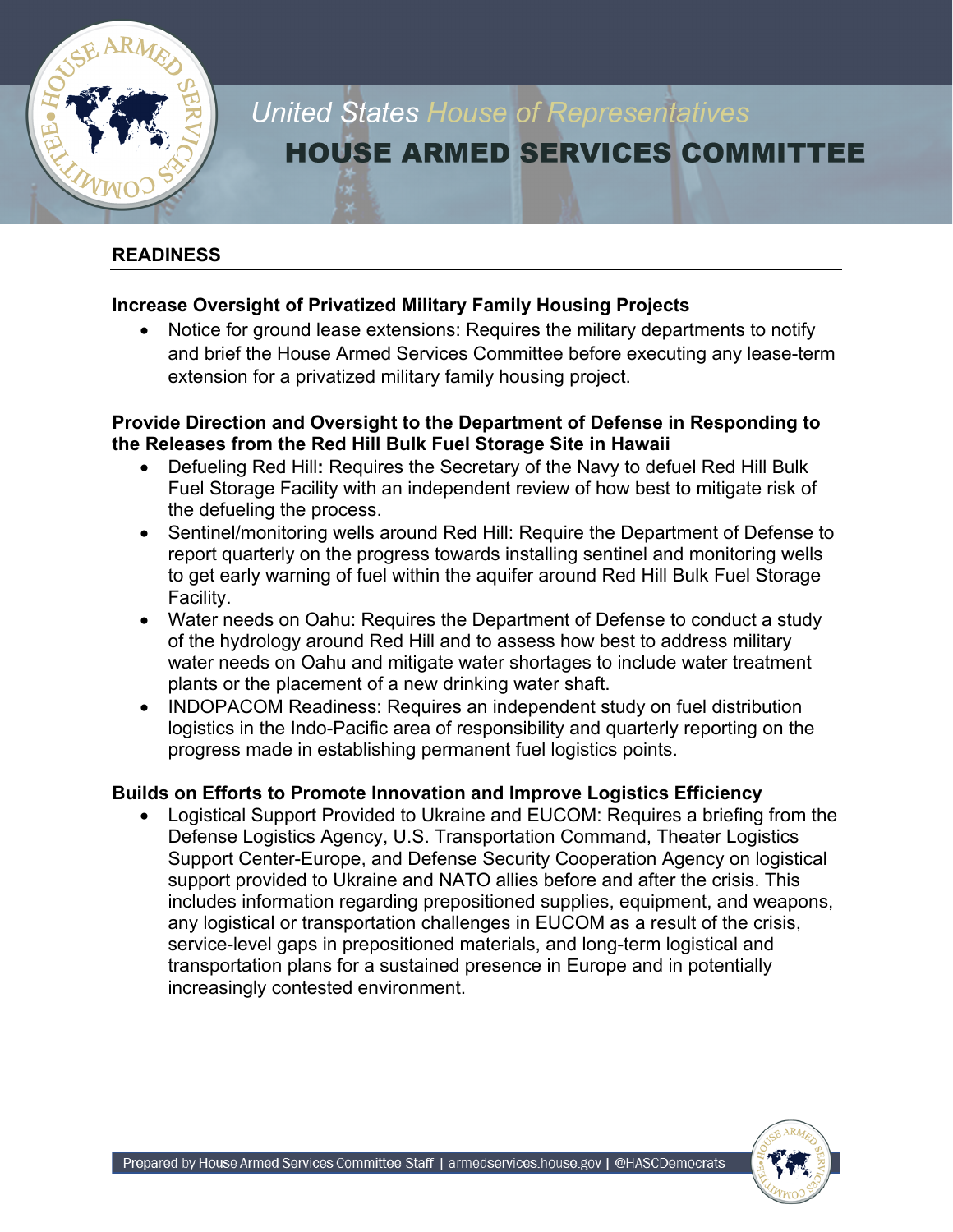

#### **INTELLIGENCE AND SPECIAL OPERATIONS**

#### **Increases Oversight of Defense Intelligence Activities**

- Increases oversight of cover and cover support activities of the Department of Defense by requiring quarterly reporting of each activity, operation, or initiative for which an element of the Department of Defense has provided cover or engaged in cover support.
- Prioritizes the assessment of the intelligence and counterintelligence requirements of each of the relevant combatant commands and the strategy to address the validated intelligence and counterintelligence requirements of the combatant commands, including with respect to spaceborne, airborne, ground, maritime, and cyber intelligence, surveillance, and reconnaissance capabilities, as required by section 426 of title 10, United States Code.

#### **Increases Oversight of Military Information Support Operations (MISO)**

- Requires notification of any new MISO Program prior to execution of the program, including metrics on the nature of the operation, duration, and desired outcome.
- Requires an annual report outlining the details of all MISO programs.

#### **Chemical and Biological Defense**

- Increases funding for development of innovative diagnostic tools that are operational at the point of need to enable the warfighter to effectively protect themselves from natural and manmade pathogens.
- Increases funding for the biological threat reduction program to ensure development of vaccine candidates for each of the viral families that infect humans.
- Authorizes \$341.6 million for the Department of Defense Cooperative Threat Reduction Program.

#### **STRATEGIC FORCES**

#### **Nuclear Forces**

• Emphasizes the importance of strategic arms control as a tool for managing competition and restraining the development of competitor's capabilities and requires the Secretary of Defense to provide a briefing on the administration's strategy for strategic stability and arms control beyond New START.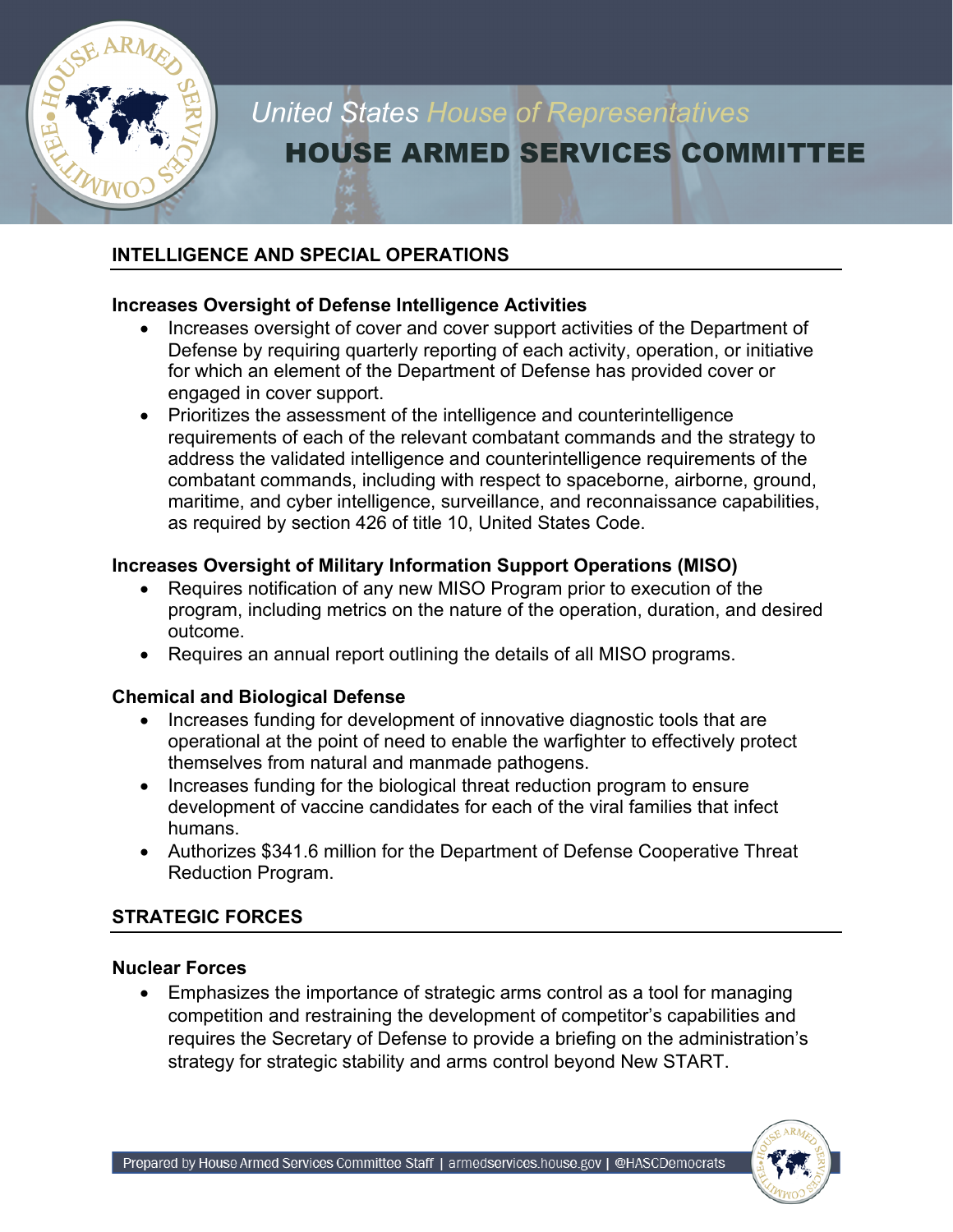

- Acknowledges that the current statutory requirement for the National Nuclear Security Administration (NNSA) to produce 80 war reserve plutonium pits by 2030 is unachievable and implements a framework between DoD and NNSA to establish pit production requirements and realistic plans to meet those requirements.
- Ensures that reporting and certification requirements apply to any new or modified nuclear warhead for which NNSA may be authorized to pursue.
- Recognizes the key role that NNSA plays in defense nuclear nonproliferation and encourages NNSA to focus on its core capability, countering nuclear and radiological threats, leaving biosecurity to other parts of the government.
- Adds requirements for the Secretary of Energy to consider uranium production by private industry and how uranium enrichment options would reduce reliance on importing uranium from foreign adversaries in its biennial unencumbered uranium strategy.
- Authorizes temporary delegation of the mission functions of the Defense Nuclear Facilities Safety Board to the Chairperson for up to 1 year in the event of a loss of quorum.

## **National Security Space**

- Requires the Chief of Space Operations to release a strategy on the protection of national security space assets, in coordination with the Director for National Intelligence.
- Requires that the Chief of Space Operations include defense and resiliency requirements prior to the start of any new major satellite acquisition program.
- Encourages the expansion of the Tactically Responsive Space program beyond launch, including adding funding to continue efforts.
- Expresses support for the shift to a distributed and resilient missile track and warning proliferated low-earth orbit architecture. In addition, requires that the Space Warfighting Analysis Center to maintain adequate requirements during their review of the future missile defense fire control architecture to support current and planned interceptor systems, and includes additional funding to continue development of the hypersonic and ballistic tracking space sensor payload.
- Provides a sense of Congress on Phase 3 of the National Security Space Launch Program and requires quarterly briefings on development of the acquisition strategy.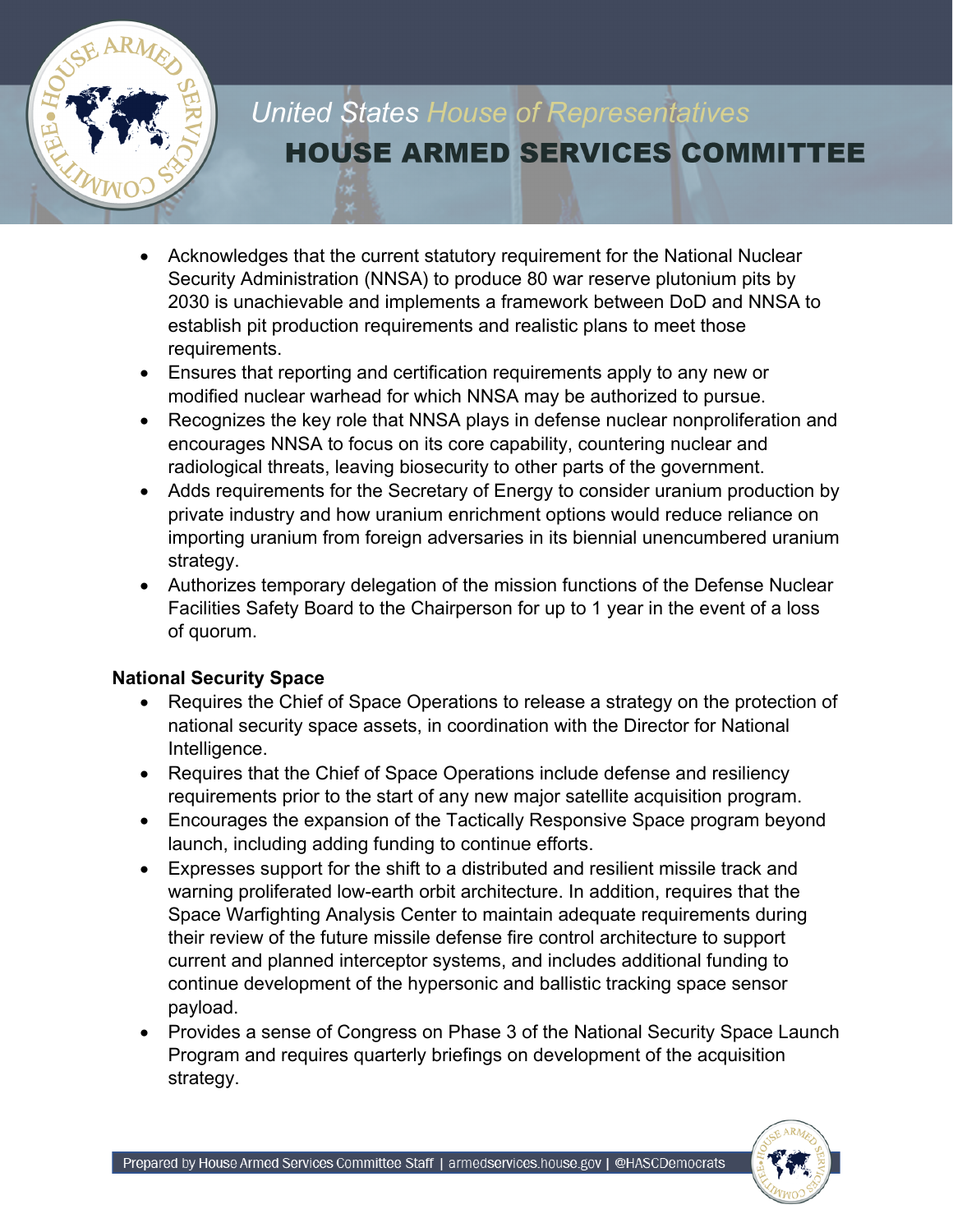

• Requires several briefings and reports on topics to include domestic sourcing of components and systems, potential for a geostationary imagery loan program, and the use of commercial space networks.

#### **Missile Defense**

- Requires the Secretary of Defense, in coordination with the Secretary of State and Director of National Intelligence, to submit a plan on the expansion of the Shared Early Warning System program to additional countries.
- Provides additional funding for:
	- o Procurement of Terminal High Altitude Area Defense interceptors; and
	- o Continued participation in NATO's At Sea Demonstration Formidable Shield-23 exercise of integrated air and missile defense capabilities.

#### **Hypersonics**

- Requires an assessment on the hypersonic testing infrastructure of the Department of Defense, and a strategy to leverage the use of other government facilities to achieve testing requirements of current and planned hypersonic weapon programs.
- Directs a report on the establishment of a Hypersonic Initiative of the Department of Defense, focusing on the development and production of current programs of record and prototyping efforts.

#### **SEAPOWER AND PROJECTION FORCES**

#### **Authorizes Investments in Key Capabilities**

- Funds the procurement of eight battle force ships: two Virginia-class Submarines, two Guided-missile Destroyers (DDG), one Guided-missile Frigate (FFG), one Landing Platform Dock (LPD) Flight II, one Fleet Oiler (T-AO), and one Towing, Salvage, and Rescue Ship (T-ATS).
- Fully funds the B-21A bomber program.
- Fully funds the Columbia-class ballistic-missile submarine program.
- Authorizes \$250 million in Advanced Procurement for LPD-33.
- Fully funds the Maritime Security and Tanker Security Programs.
- Elevates authority to indemnify Research and Development contracts from Service Secretaries to the Secretary of Defense.

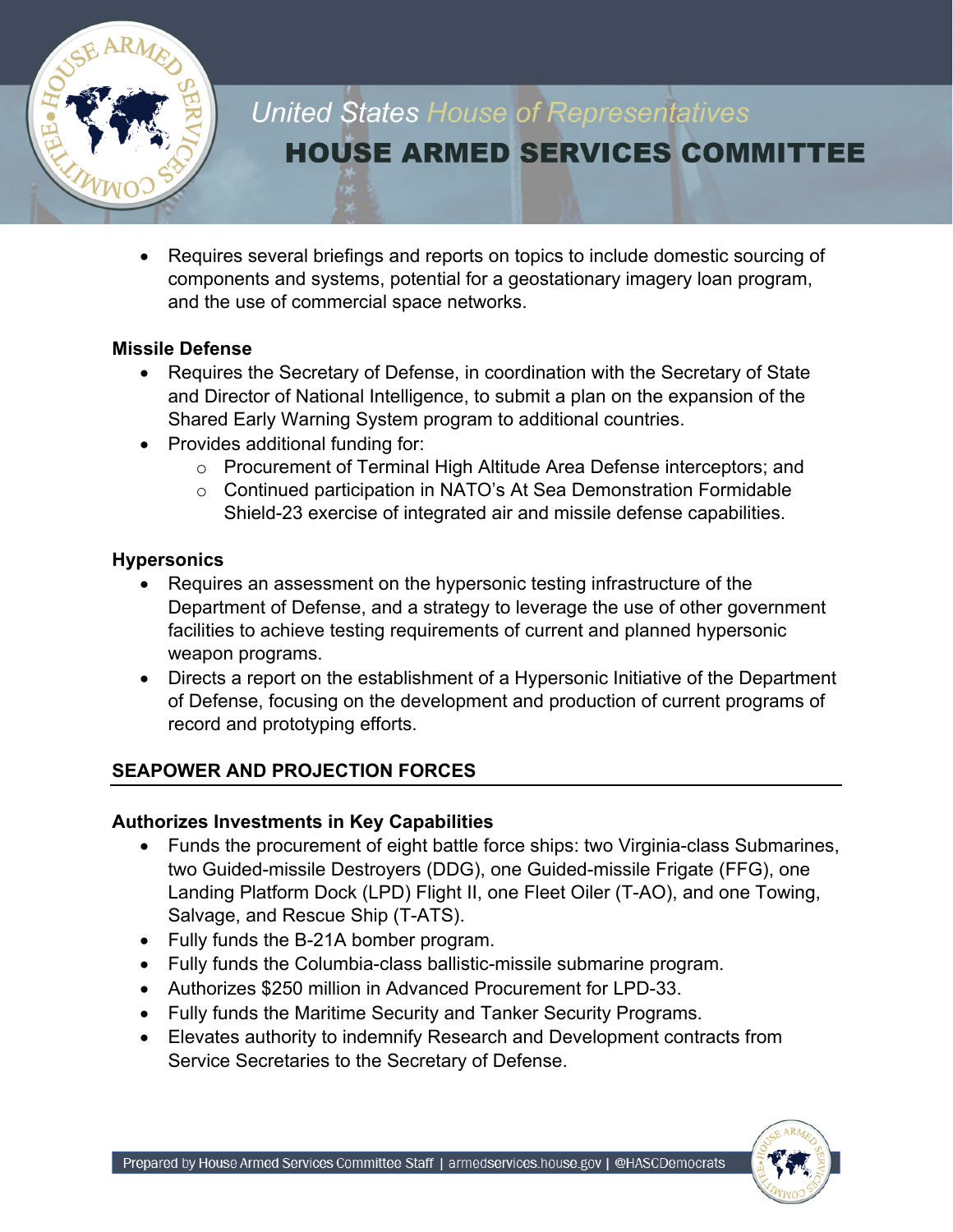

- Requires the Secretary of the Navy to conduct a Business Case Analysis on utilization strategies for the government-owned dry docks in Washington and California.
- Provides authority to the Secretary of Transportation to exempt certain United States Merchant Marine Academy cadets from the requirement to obtain a Merchant Mariner License so long as is it not due to a lack of proficiency or violation of Academy policy.
- Requires commercial participants in the Maritime Security Program, the Tanker Security Program, or the Cable Security Program to comply with requirements established pursuant to section 51322 of Title 46, United States Code, and authorizes the Maritime Administrator to withhold payments for commercial participants who are not in compliance by 1-year after enactment of this act.

## **TACTICAL AIR AND LAND FORCES**

#### **Supports Effective Multi-Domain Capabilities in an Evolving Landscape**

- Requires an assessment of the level of operational risk to the combatant commands posed by any plans to divest existing airborne intelligence, surveillance, and reconnaissance capability.
- Requires a report on the supply chain for the Improved Turbine Engine Program, to include identification of potential vulnerabilities in the supply chain and recommended actions to mitigate these vulnerabilities.
- Requires the Secretary of the Navy to maintain a minimum quantity of highdemand, low-density EA-18G aircraft capabilities to meet Department of Defense combat air forces training, testing, and operational steady-state and major contingency requirements in support of geographical combatant commanders' planning and operations.
- Partially prohibits the proposed E-3 divestment pending receipt of a report on the operational impact of a capability gap and a requirement for an E-7 acquisition strategy.
- Reduces the minimum A-10 inventory requirements and various other combat air forces related minimum inventory restrictions.
- Requires the Secretary of the Air Force to maintain a minimum quantity of F-22 aircraft with common air superiority mission employment capabilities to meet Department of Defense combat air forces training, testing, and operational steady-state and major contingency requirements in support of geographical combatant commanders' planning and operations.

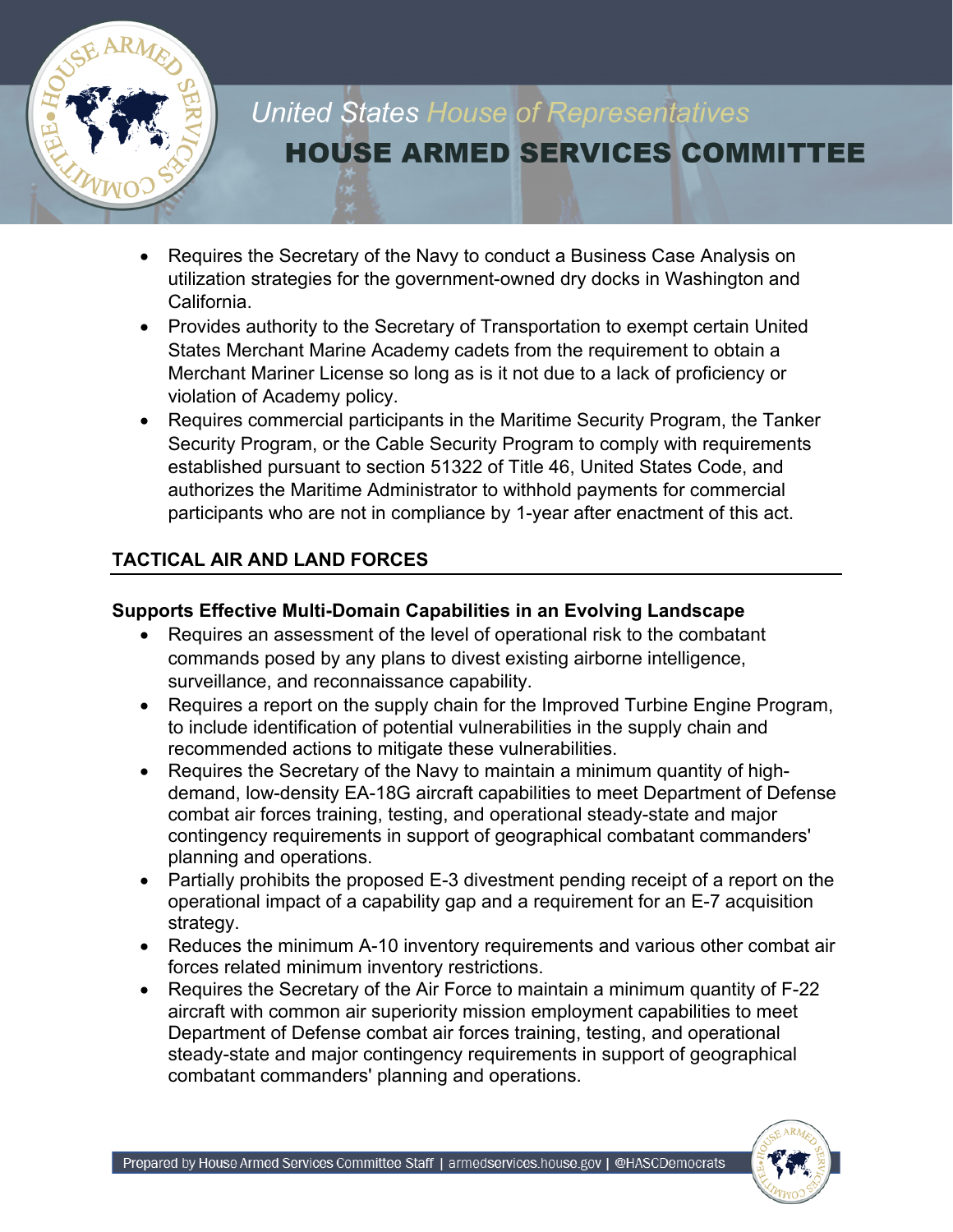

• Reestablishes the requirement for the annual submission of the National Guard and Reserve Equipment Report.

#### **Direction That the Department Provide Reports or Briefings on a Variety of Important Issues Including:**

- Directs the Secretary of the Army to provide a briefing on a plan to ensure AH-64 Apache relevancy for the remainder of its service life.
- Directs the Secretary of the Army to provide a briefing on the incorporation of Ultra-Compact Hyperspectral Imaging System capabilities in Army modernization efforts.
- Directs the Secretary of the Air Force to provide a report on which aspects of the sensor open systems architecture technical standard are not releasable to NATO partners or non-traditional defense contractors and an explanation for the restricted access.
- Directs the Secretary of the Air Force to provide a briefing on the status of programs associated with the Special Mission Airborne Signals Intelligence Enterprise Technology.
- Directs the Secretary of the Air Force to provide a briefing on the utilization of data fusion tools and how a software-as-a-service model might be implemented to acquire these capabilities.

## **Authorization of Appropriations Recommendations**

#### *Aviation*

- Provides additional funding for acceleration of the Air Force's Advanced Engine Transition Program (AETP) propulsion system for tactical fighter aircraft.
- Provides additional funding for 3 CH-47F Block 2 Chinook helicopters.
- Provides additional funding for CH-47F Chinook degraded visual environment technology.
- Provides additional funding for T55-714C engine development.
- Provides additional funding for AH-64 Apache modernization.
- Provides additional funding for MQ-9 Reaper payloads.
- Provides additional funding for Future Vertical Lift (FVL) research and development:
- Supports procurement of 24 F-15 Eagle II aircraft.
- Supports procurement of 61 F-35A, B & C Joint Strike Fighter aircraft for the Air Force, Navy, and Marine Corps.
- Supports the budget request for Next Generation Air Dominance (NGAD) development.

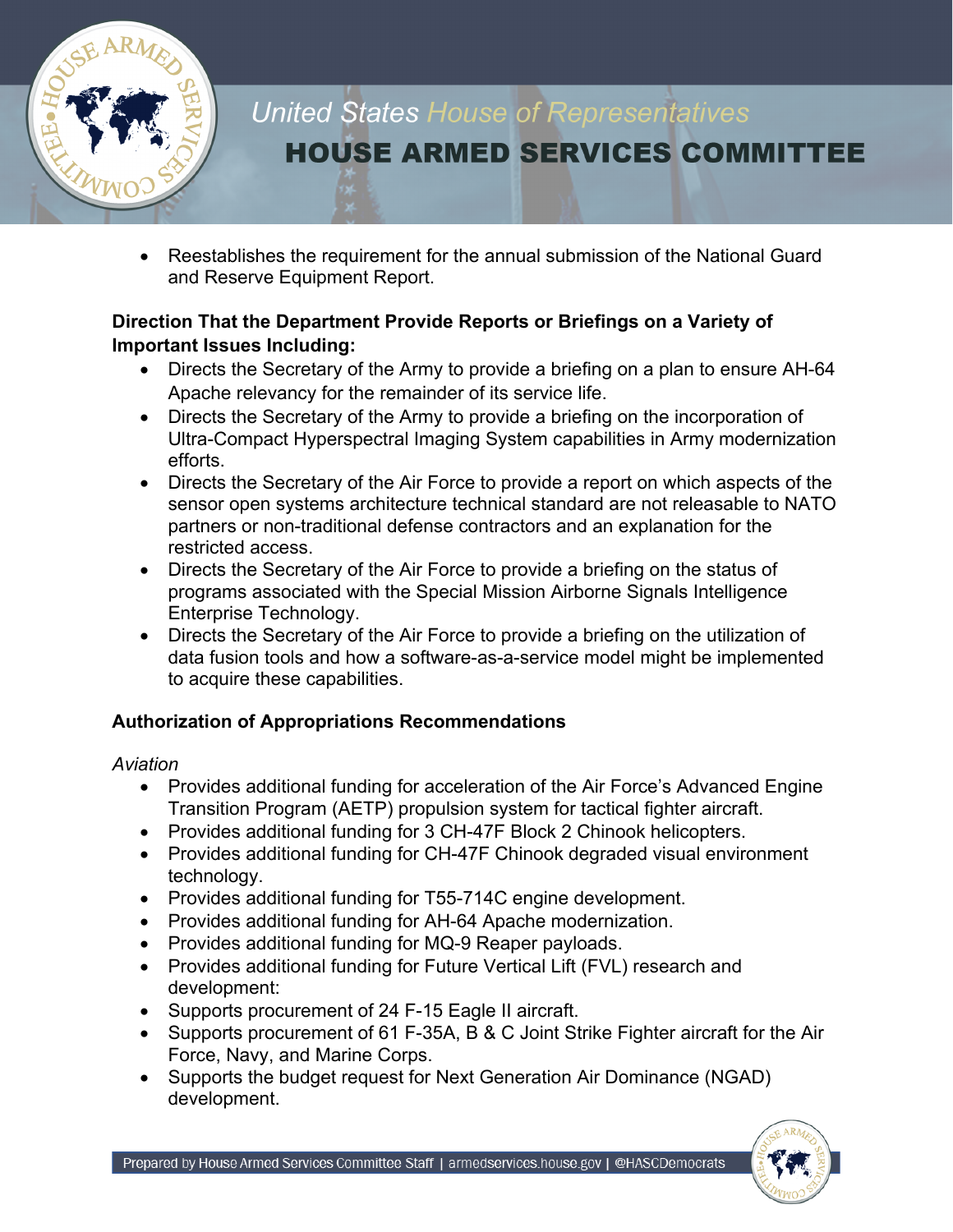

- Supports the budget request for E-7 Wedgetail rapid prototyping.
- Supports the budget request for AH-64 Apache and UH-60 Black Hawk helicopter procurement.
- Supports the budget request for the Air Force's Advanced Battle Management System (ABMS).
- Provides additional funding for Next Generation Jammer procurement.
- Provides additional funding for wide area motion imagery enhancements.
- Supports the budget request for the MH-139 Gray Wolf helicopter program.

#### *Ground*

- Provides additional funding for Army High Mobility Multipurpose Wheeled Vehicle (HMMWV) safety upgrades.
- Supports procurement of 44 Abrams tank upgrades.
- Supports the budget request for Bradley Program (modifications) program.
- Supports procurement of 102 Stryker Vehicle Upgrades.
- Supports procurement of 28 Mobile Protected Firepower (MPF) armored vehicles.
- Supports procurement of 72 Armored Multipurpose Vehicles (AMPV).
- Supports procurement of 74 Marine Corps Amphibious Combat Vehicles.
- Provides additional funding for Army Directed Energy-Mobile Short Range Air Defense research 10kw-50kw laser capability.
- Supports procurement of 115 Marine Corps Naval Strike Missiles.
- Supports procurement of 120 Army Precision Strike Missiles/
- Supports procurement of 713 Army Joint Air-to-Ground Missiles
- Supports procurement of 582 Army Javelin anti-tank guided missiles.
- Supports procurement of 893 Army TOW anti-tank guided missiles.
- Supports procurement of 4,674 Army Guided MLRS Rockets.
- Supports the budget request for the Army's Integrated Fire Protection Capability (IFPC).
- Supports the budget request for Marine Corps Ground Based Anti-Ship Missile (GBASM) program.
- Supports the budget request for Marine Corps Ground Based Air Defense (GBAD).
- Provides additional funding for Army M917A3 Heavy Dump Truck.
- Provides additional funding for the Army Infantry Squad Vehicle (ISV).
- Supports the budget request for the Army's Network (Handheld Manpack Small Form Fit (HMS) radios program.
- Supports the budget request for Marine Corps Radio Systems.